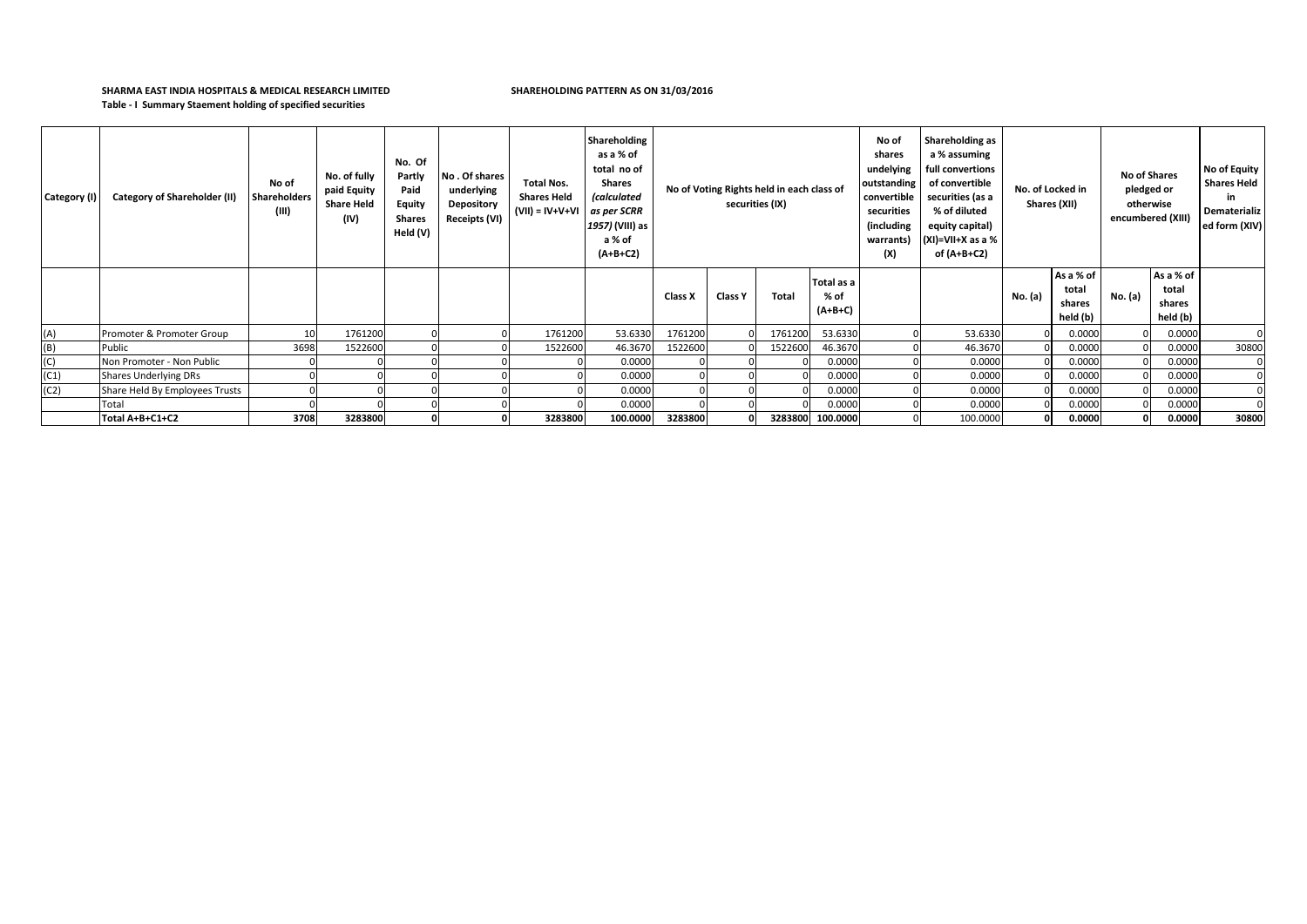## **Table - II Statement showing shareholding pattern of the Promoter and Promer Group**

| S.No. | Category & Name of the Shareholder (I)               | PAN(II)    | No of<br>Shareholder<br>(III) | No. of fully<br>paid Equity<br><b>Share Held</b><br>(IV) | No. Of<br>Partly<br>Paid<br>Equity<br><b>Shares</b><br>Held (V) | No.Of<br>shares<br>underlying<br>Depository<br>Receipts (VI) | Total Nos.<br><b>Shares</b><br>Held (VII) =<br>$IV+V+VI$ | Shareholding<br>as a % of total<br>no of Shares<br>(calculated as<br>per SCRR<br>1957) (VIII) as<br>a % of<br>$(A+B+C2)$ | No of Voting Rights held in each class<br>of securities (IX) |                 | No of<br>shares<br>undelying<br>outstanding<br>convertible<br>securities<br>(including<br>warrants)<br>(X) | Shareholding as a<br>% assuming full<br>convertions of<br>convertible<br>securities (as a %<br>of diluted equity<br>capital) (XI)=VII+X<br>as a % of (A+B+C2) | No. of Locked in<br>Shares (XII) |         | <b>No of Shares</b><br>pledged or<br>otherwise<br>encumbered (XIII) |                    | No of Equity<br><b>Shares Held</b><br>in<br><b>Dematerializ</b><br>ed form (XIV) |                    |             |
|-------|------------------------------------------------------|------------|-------------------------------|----------------------------------------------------------|-----------------------------------------------------------------|--------------------------------------------------------------|----------------------------------------------------------|--------------------------------------------------------------------------------------------------------------------------|--------------------------------------------------------------|-----------------|------------------------------------------------------------------------------------------------------------|---------------------------------------------------------------------------------------------------------------------------------------------------------------|----------------------------------|---------|---------------------------------------------------------------------|--------------------|----------------------------------------------------------------------------------|--------------------|-------------|
|       |                                                      |            |                               |                                                          |                                                                 |                                                              |                                                          |                                                                                                                          |                                                              |                 | <b>Total</b> as                                                                                            |                                                                                                                                                               |                                  |         |                                                                     | As a %<br>of total |                                                                                  | As a % of<br>total |             |
|       |                                                      |            |                               |                                                          |                                                                 |                                                              |                                                          |                                                                                                                          |                                                              | Class X Class Y | Total                                                                                                      | a % of                                                                                                                                                        |                                  |         | No. (a)                                                             | shares             | No. (a)                                                                          | shares             |             |
|       |                                                      |            |                               |                                                          |                                                                 |                                                              |                                                          |                                                                                                                          |                                                              |                 |                                                                                                            | $(A+B+C)$                                                                                                                                                     |                                  |         |                                                                     | held (b)           |                                                                                  | held (b)           |             |
| (1)   | ndian                                                |            |                               |                                                          |                                                                 |                                                              |                                                          |                                                                                                                          |                                                              |                 |                                                                                                            |                                                                                                                                                               |                                  |         |                                                                     |                    |                                                                                  |                    |             |
| (a)   | Individual/huf                                       |            |                               | 756200                                                   |                                                                 |                                                              | 756200                                                   | 23.0282                                                                                                                  | 756200                                                       |                 |                                                                                                            | 756200 23.0282                                                                                                                                                |                                  | 23.0282 |                                                                     | 0.0000             |                                                                                  | 0.0000             |             |
|       | Brijmohan Sharma                                     |            |                               | 62000                                                    |                                                                 |                                                              | 62000                                                    | 1.888                                                                                                                    | 62000                                                        |                 | 6200                                                                                                       | 1.8881                                                                                                                                                        |                                  | 1.8881  |                                                                     | 0.0000             |                                                                                  | 0.0000             | $\Omega$    |
|       | Javshree Sharma                                      |            |                               | 58000                                                    |                                                                 |                                                              | 58000                                                    | 1.7662                                                                                                                   | 58000                                                        |                 | 5800                                                                                                       | 1.7662                                                                                                                                                        |                                  | 1.7662  |                                                                     | 0.0000             |                                                                                  | 0.0000             |             |
|       | Maya Sharma                                          | ABXPS3785L |                               | 160800                                                   |                                                                 |                                                              | 160800                                                   | 4.8968                                                                                                                   | 160800                                                       |                 | 16080                                                                                                      | 4.8968                                                                                                                                                        |                                  | 4.8968  |                                                                     | 0.0000             |                                                                                  | 0.0000             | $\Omega$    |
|       | Pradeep Sharma                                       | ACAPS0489B |                               | 23200                                                    |                                                                 |                                                              | 23200                                                    | 0.7065                                                                                                                   | 23200                                                        |                 | 2320                                                                                                       | 0.7065                                                                                                                                                        |                                  | 0.7065  |                                                                     | 0.0000             |                                                                                  | 0.0000             | $\Omega$    |
|       | Rajesh Sharma                                        | AHWPS0110N |                               | 40000                                                    |                                                                 |                                                              | 40000                                                    | 1.2181                                                                                                                   | 40000                                                        |                 | 4000                                                                                                       | 1.2181                                                                                                                                                        |                                  | 1.2181  |                                                                     | 0.0000             |                                                                                  | 0.0000             | $\Omega$    |
|       | Shailendra Sharma                                    | AFEPS7340Q |                               | 412200                                                   |                                                                 |                                                              | 412200                                                   | 12.5525                                                                                                                  | 412200                                                       |                 | 412200                                                                                                     | 12.5525                                                                                                                                                       |                                  | 12.5525 |                                                                     | 0.0000             |                                                                                  | 0.0000             | $\Omega$    |
| (b)   | Central Govt /state Govt/ President Of India         |            |                               |                                                          |                                                                 |                                                              | $\Omega$                                                 | 0.0000                                                                                                                   |                                                              |                 |                                                                                                            | 0.0000                                                                                                                                                        |                                  | 0.0000  |                                                                     | 0.0000             |                                                                                  | 0.0000             | $\Omega$    |
| (c)   | Financial Inst/banks                                 |            |                               |                                                          |                                                                 |                                                              | $\Omega$                                                 | 0.0000                                                                                                                   |                                                              |                 |                                                                                                            | 0.0000                                                                                                                                                        |                                  | 0.0000  |                                                                     | 0.0000             |                                                                                  | 0.0000             |             |
|       | Any other                                            |            |                               |                                                          |                                                                 |                                                              |                                                          |                                                                                                                          |                                                              |                 |                                                                                                            |                                                                                                                                                               |                                  |         |                                                                     |                    |                                                                                  |                    |             |
|       | Other - Body Corporate                               |            |                               | 1005000                                                  |                                                                 |                                                              | 1005000                                                  | 30.6048                                                                                                                  | 1005000                                                      |                 | 1005000                                                                                                    | 30.6048                                                                                                                                                       |                                  | 30.6048 |                                                                     | 0.0000             |                                                                                  | 0.0000             | $\Omega$    |
|       | Kshitij Enterprises(p)ltd                            |            |                               | 150700                                                   |                                                                 |                                                              | 150700                                                   | 4.5892                                                                                                                   | 150700                                                       |                 | 15070                                                                                                      | 4.5892                                                                                                                                                        |                                  | 4.5892  |                                                                     | 0.0000             |                                                                                  | 0.0000             | $\Omega$    |
|       | Sharma Hospital Pvt. Ltd.                            | AACCS1237J |                               | 670400                                                   |                                                                 |                                                              | 670400                                                   | 20.4154                                                                                                                  | 670400                                                       |                 | 67040                                                                                                      | 20.4154                                                                                                                                                       |                                  | 20.4154 |                                                                     | 0.0000             |                                                                                  | 0.0000             | $\mathbf 0$ |
|       | Sharma Nur.home&bone Hosp                            | AACCS4866P |                               | 182500                                                   |                                                                 |                                                              | 182500                                                   | 5.5576                                                                                                                   | 182500                                                       |                 | 18250                                                                                                      | 5.5576                                                                                                                                                        |                                  | 5.5576  |                                                                     | 0.0000             |                                                                                  | 0.0000             | $\Omega$    |
|       | Sharma Nursing Home & Bone                           |            |                               | 1400                                                     |                                                                 |                                                              | 1400                                                     | 0.0426                                                                                                                   | 1400                                                         |                 | 140                                                                                                        | 0.0426                                                                                                                                                        |                                  | 0.0426  |                                                                     | 0.0000             |                                                                                  | 0.0000             | $\Omega$    |
|       | Sub - Total                                          |            | 10 <sup>1</sup>               | 1761200                                                  |                                                                 |                                                              | 1761200                                                  | 53.6330                                                                                                                  | 1761200                                                      |                 | 1761200                                                                                                    | 53.6330                                                                                                                                                       |                                  | 53.6330 |                                                                     | 0.0000             |                                                                                  | 0.0000             | $\Omega$    |
| (2)   | Foreign                                              |            |                               |                                                          |                                                                 |                                                              |                                                          |                                                                                                                          |                                                              |                 |                                                                                                            |                                                                                                                                                               |                                  |         |                                                                     |                    |                                                                                  |                    |             |
|       | Individual(nri/ Foriegn Individual)                  |            |                               |                                                          |                                                                 |                                                              |                                                          | 0.0000                                                                                                                   |                                                              |                 |                                                                                                            | 0.0000                                                                                                                                                        |                                  | 0.0000  |                                                                     | 0.0000             |                                                                                  | 0.0000             |             |
|       | Government                                           |            | $\Omega$                      |                                                          |                                                                 |                                                              |                                                          | 0.0000                                                                                                                   |                                                              |                 |                                                                                                            | 0.0000                                                                                                                                                        |                                  | 0.0000  |                                                                     | 0.0000             |                                                                                  | 0.0000             | $\Omega$    |
| (c)   | Institutions                                         |            | $\Omega$                      |                                                          |                                                                 |                                                              |                                                          | 0.0000                                                                                                                   |                                                              |                 |                                                                                                            | 0.0000                                                                                                                                                        |                                  | 0.0000  |                                                                     | 0.0000             |                                                                                  | 0.0000             | $\Omega$    |
| (d)   | Foreign Portfolio Investors                          |            |                               |                                                          |                                                                 |                                                              |                                                          | 0.0000                                                                                                                   |                                                              |                 |                                                                                                            | 0.0000                                                                                                                                                        |                                  | 0.0000  |                                                                     | 0.0000             |                                                                                  | 0.0000             |             |
| (e)   | Any Other                                            |            |                               |                                                          |                                                                 |                                                              |                                                          |                                                                                                                          |                                                              |                 |                                                                                                            |                                                                                                                                                               |                                  |         |                                                                     |                    |                                                                                  |                    |             |
|       | Sub - Total                                          |            | $\Omega$                      |                                                          |                                                                 |                                                              |                                                          |                                                                                                                          |                                                              |                 |                                                                                                            |                                                                                                                                                               |                                  |         |                                                                     |                    |                                                                                  | $\Omega$           |             |
|       | Total Shareholding of Promoter and Promotor<br>Group |            | 10                            | 1761200                                                  |                                                                 |                                                              | 1761200                                                  | 53.633                                                                                                                   | 1761200                                                      |                 | 1761200                                                                                                    | 53.633                                                                                                                                                        |                                  | 53.633  |                                                                     |                    |                                                                                  | $\Omega$           |             |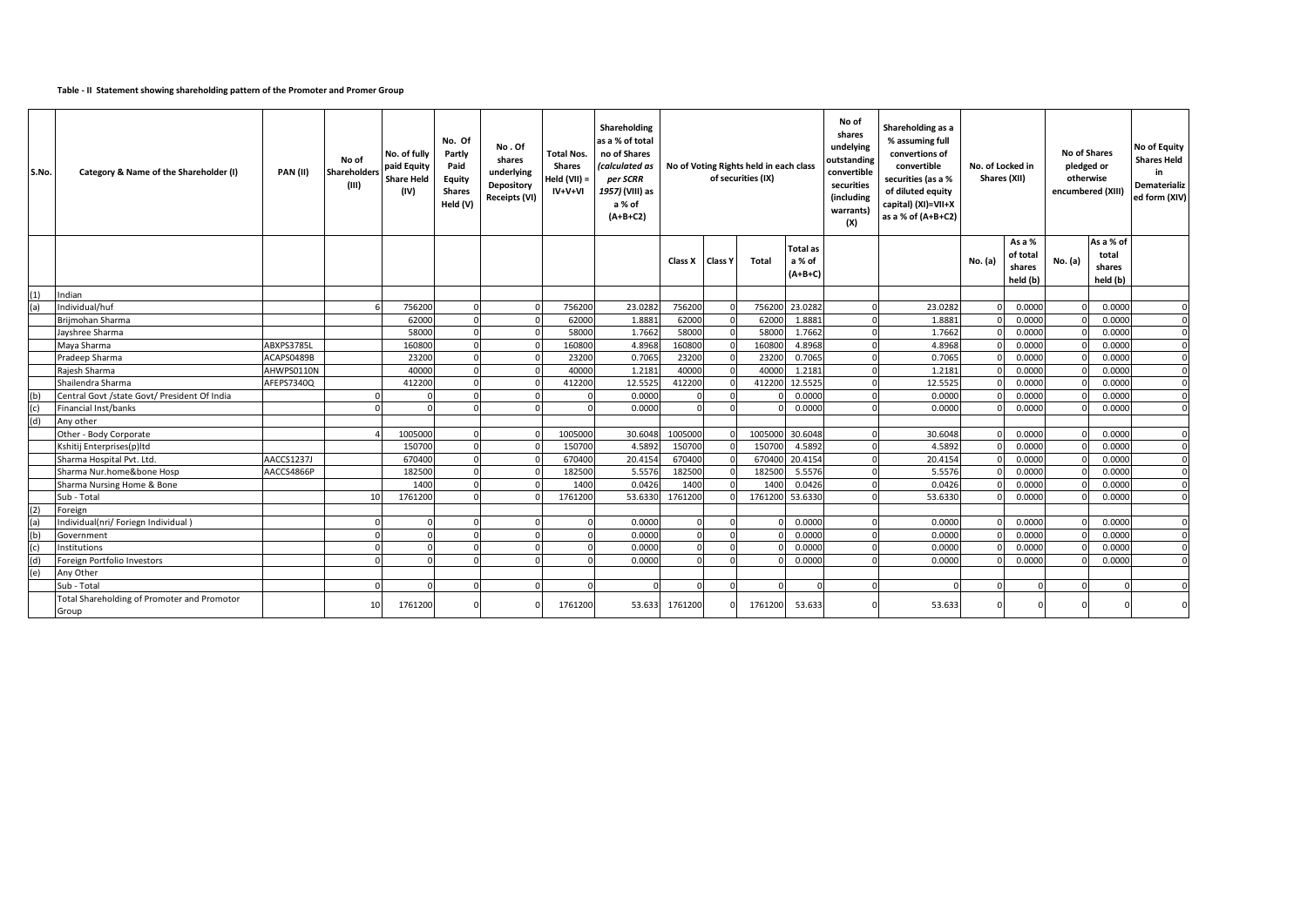## **Table - III Statement showing shareholding pattern of the Public shareholding**

| S.No.      | Category & Name of the Shareholder (I)                    | <b>PAN (II)</b> | No of<br>Sharehold<br>ers (III) | No. of<br>fully paid<br>Equity<br>Share<br>Held (IV) | No. Of<br>Partly<br>Paid<br>Equity<br><b>Shares</b><br>Held (V) | No.Of<br>shares<br>underlying<br>Depository<br><b>Receipts</b><br>(VI) | <b>Total Nos.</b><br><b>Shares Held</b><br>$(VII) =$<br>$IV+V+VI$ | Shareholding<br>as a % of<br>total no of<br>Shares<br>(calculated<br>as per SCRR<br>1957) (VIII)<br>as a % of<br>$(A+B+C2)$ | No of Voting Rights held in each class of<br>securities (IX) |                |         | <b>Shareholding as</b><br>a % assuming<br>No of shares<br>undelying<br>full convertions<br>outstanding<br>of convertible<br>convertible<br>securities (as a<br>securities<br>% of diluted<br>(including<br>equity capital)<br>warrants) (X)<br>(XI)=VII+X as a<br>% of (A+B+C2) |          | No. of Locked in<br>Shares (XII) |         | <b>No of Shares</b><br>pledged or<br>otherwise<br>encumbered (XIII) |         | No of<br>Equity<br><b>Shares</b><br>Held in<br><b>Demateriali</b><br>zed form<br>(XIV) |              |
|------------|-----------------------------------------------------------|-----------------|---------------------------------|------------------------------------------------------|-----------------------------------------------------------------|------------------------------------------------------------------------|-------------------------------------------------------------------|-----------------------------------------------------------------------------------------------------------------------------|--------------------------------------------------------------|----------------|---------|---------------------------------------------------------------------------------------------------------------------------------------------------------------------------------------------------------------------------------------------------------------------------------|----------|----------------------------------|---------|---------------------------------------------------------------------|---------|----------------------------------------------------------------------------------------|--------------|
|            |                                                           |                 |                                 |                                                      |                                                                 |                                                                        |                                                                   |                                                                                                                             | Class X                                                      | <b>Class Y</b> | Total   | Total as a<br>$%$ of<br>$(A+B+C)$                                                                                                                                                                                                                                               |          |                                  | No. (a) | As a % of<br>total<br>shares                                        | No. (a) | As a % of<br>total<br>shares                                                           |              |
|            |                                                           |                 |                                 |                                                      |                                                                 |                                                                        |                                                                   |                                                                                                                             |                                                              |                |         |                                                                                                                                                                                                                                                                                 |          |                                  |         | held (b)                                                            |         | held (b)                                                                               |              |
| (1)<br>(a) | Institutions<br><b>Mutual Funds</b>                       |                 |                                 | $\Omega$                                             |                                                                 |                                                                        | $\Omega$                                                          | 0.0000                                                                                                                      |                                                              | $\Omega$       |         | 0.0000                                                                                                                                                                                                                                                                          | $\Omega$ | 0.0000                           |         | 0.0000                                                              |         | 0.0000                                                                                 | $\Omega$     |
| (b)        | Venture Capital Funds                                     |                 |                                 |                                                      |                                                                 |                                                                        | $\Omega$                                                          | 0.0000                                                                                                                      |                                                              | $\Omega$       |         | 0.0000                                                                                                                                                                                                                                                                          |          | 0.0000                           |         | 0.0000                                                              |         | 0.0000                                                                                 | $\Omega$     |
| (c)        | Alternate Investment Funds                                |                 |                                 |                                                      |                                                                 | $\Omega$                                                               | $\mathbf{0}$                                                      | 0.0000                                                                                                                      | $\Omega$                                                     | $\overline{0}$ |         | 0.0000                                                                                                                                                                                                                                                                          | $\Omega$ | 0.0000                           |         | 0.0000                                                              |         | 0.0000                                                                                 | $\Omega$     |
| (d)        | Foreign Venture Capital Investors                         |                 |                                 |                                                      |                                                                 | $\Omega$                                                               | $\overline{0}$                                                    | 0.000C                                                                                                                      | $\Omega$                                                     | $\Omega$       |         | 0.0000                                                                                                                                                                                                                                                                          | $\Omega$ | 0.0000                           |         | 0.0000                                                              |         | 0.0000                                                                                 | $\Omega$     |
| (e)        | Foreign Portfolio Investros                               |                 |                                 |                                                      |                                                                 |                                                                        | $\Omega$                                                          | 0.0000                                                                                                                      |                                                              | $\Omega$       |         | 0.0000                                                                                                                                                                                                                                                                          | $\Omega$ | 0.0000                           |         | 0.0000                                                              |         | 0.0000                                                                                 | $\Omega$     |
| (f)        | Financial Inst/banks                                      |                 |                                 |                                                      |                                                                 | $\Omega$                                                               | $\Omega$                                                          | 0.0000                                                                                                                      |                                                              | $\Omega$       |         | 0.0000                                                                                                                                                                                                                                                                          | $\Omega$ | 0.0000                           |         | 0.0000                                                              |         | 0.0000                                                                                 | $\Omega$     |
| (g)        | <b>Insurance Companies</b>                                |                 |                                 |                                                      |                                                                 |                                                                        | $\Omega$                                                          | 0.0000                                                                                                                      |                                                              | $\Omega$       |         | 0.0000                                                                                                                                                                                                                                                                          |          | 0.0000                           |         | 0.0000                                                              |         | 0.0000                                                                                 | $\Omega$     |
| (h)        | Provident Funds/ Pension Fund                             |                 |                                 |                                                      |                                                                 |                                                                        | $\Omega$                                                          | 0.0000                                                                                                                      |                                                              | $\Omega$       |         | 0.0000                                                                                                                                                                                                                                                                          |          | 0.0000                           |         | 0.0000                                                              |         | 0.0000                                                                                 | $\Omega$     |
|            | Any other                                                 |                 |                                 |                                                      |                                                                 |                                                                        |                                                                   |                                                                                                                             |                                                              |                |         |                                                                                                                                                                                                                                                                                 |          |                                  |         |                                                                     |         |                                                                                        |              |
|            | Sub-total (B)(1)                                          |                 |                                 |                                                      |                                                                 |                                                                        | $\Omega$                                                          | 0.0000                                                                                                                      |                                                              |                |         | 0.0000                                                                                                                                                                                                                                                                          |          | 0.0000                           |         | 0.0000                                                              |         | 0.0000                                                                                 |              |
| (2)        | Central Govt / state Govt/ President Of India             |                 | $\cap$                          | $\Omega$                                             |                                                                 | $\Omega$                                                               | $\Omega$                                                          | 0.0000                                                                                                                      |                                                              | $\overline{0}$ |         | 0.0000                                                                                                                                                                                                                                                                          | $\Omega$ | 0.0000                           |         | 0.0000                                                              |         | 0.0000                                                                                 | $\mathbf{0}$ |
|            | Sub-total (B)(2)                                          |                 |                                 |                                                      |                                                                 |                                                                        | $\Omega$                                                          | 0.0000                                                                                                                      |                                                              |                |         | 0.0000                                                                                                                                                                                                                                                                          |          | 0.0000                           |         | 0.0000                                                              |         | 0.0000                                                                                 | $\Omega$     |
| (3)        | Non-institutions                                          |                 |                                 |                                                      |                                                                 |                                                                        |                                                                   |                                                                                                                             |                                                              |                |         |                                                                                                                                                                                                                                                                                 |          |                                  |         |                                                                     |         |                                                                                        |              |
| (a)        | (i) Individual-Holding Nom. Val. upto Rs.2 lakhs          |                 | 3684                            | 823400                                               |                                                                 |                                                                        | 823400                                                            | 25.0746                                                                                                                     | 823400                                                       |                | 823400  | 25.0746                                                                                                                                                                                                                                                                         |          | 25.0746                          |         | 0.0000                                                              |         | 0.0000                                                                                 | 30300        |
|            | (ii) Individual-Holding Nom. Val. greater then Rs.2 lakhs |                 |                                 | 276800                                               |                                                                 |                                                                        | 276800                                                            | 8.4293                                                                                                                      | 276800                                                       |                | 276800  | 8.4293                                                                                                                                                                                                                                                                          |          | 8.4293                           |         | 0.0000                                                              |         | 0.0000                                                                                 | $\Omega$     |
|            | Ashok Kumar Jain                                          |                 |                                 | 35500                                                | $\Omega$                                                        | $\Omega$                                                               | 35500                                                             | 1.0811                                                                                                                      | 35500                                                        | $\Omega$       | 35500   | 1.0811                                                                                                                                                                                                                                                                          | $\Omega$ | 1.0811                           |         | 0.0000                                                              |         | 0.0000                                                                                 | $\Omega$     |
|            | Lata Sharma                                               |                 |                                 | 40000                                                |                                                                 | $\Omega$                                                               | 40000                                                             | 1.2181                                                                                                                      | 40000                                                        | $\Omega$       | 40000   | 1.2181                                                                                                                                                                                                                                                                          | $\Omega$ | 1.2181                           |         | 0.0000                                                              |         | 0.0000                                                                                 | $\mathbf{0}$ |
|            | Madhulika Sharma                                          |                 |                                 | 83800                                                |                                                                 |                                                                        | 83800                                                             | 2.5519                                                                                                                      | 83800                                                        | $\Omega$       | 83800   | 2.5519                                                                                                                                                                                                                                                                          |          | 2.5519                           |         | 0.0000                                                              |         | 0.0000                                                                                 | $\Omega$     |
|            | Manisha Agarwal                                           |                 |                                 | 60000                                                |                                                                 | $\Omega$                                                               | 60000                                                             | 1.8272                                                                                                                      | 60000                                                        | $\Omega$       | 60000   | 1.8272                                                                                                                                                                                                                                                                          | $\Omega$ | 1.8272                           |         | 0.0000                                                              |         | 0.0000                                                                                 | $\Omega$     |
|            | Subhash Jain                                              |                 |                                 | 35500                                                |                                                                 |                                                                        | 35500                                                             | 1.0811                                                                                                                      | 35500                                                        |                | 35500   | 1.0811                                                                                                                                                                                                                                                                          | $\Omega$ | 1.0811                           |         | 0.0000                                                              |         | 0.000                                                                                  | $\Omega$     |
| (b)        | Nbfc Registered With Rbi                                  |                 |                                 |                                                      |                                                                 |                                                                        | $\Omega$                                                          | 0.0000                                                                                                                      |                                                              | $\Omega$       |         | 0.0000                                                                                                                                                                                                                                                                          | $\Omega$ | 0.0000                           |         | 0.0000                                                              |         | 0.0000                                                                                 | $\Omega$     |
| (c)        | <b>Employees Trust</b>                                    |                 |                                 |                                                      |                                                                 |                                                                        | $\Omega$                                                          | 0.0000                                                                                                                      |                                                              | $\Omega$       |         | 0.0000                                                                                                                                                                                                                                                                          |          | 0.0000                           |         | 0.0000                                                              |         | 0.000                                                                                  | $\Omega$     |
| (d)        | <b>Overseas Depository Holding DRs</b>                    |                 |                                 |                                                      |                                                                 |                                                                        | $\Omega$                                                          | 0.0000                                                                                                                      |                                                              | $\Omega$       |         | 0.0000                                                                                                                                                                                                                                                                          |          | 0.0000                           |         | 0.0000                                                              |         | 0.0000                                                                                 |              |
| (e)        | Any Other                                                 |                 |                                 |                                                      |                                                                 |                                                                        |                                                                   |                                                                                                                             |                                                              |                |         |                                                                                                                                                                                                                                                                                 |          |                                  |         |                                                                     |         |                                                                                        |              |
|            | Other - Body Corp                                         |                 |                                 | 422400                                               |                                                                 |                                                                        | 422400                                                            | 12.863                                                                                                                      | 422400                                                       |                | 422400  | 12.8631                                                                                                                                                                                                                                                                         | $\Omega$ | 12.8631                          |         | 0.0000                                                              |         | 0.0000                                                                                 | 500          |
|            | Ganpati Plast Fab Ltd.                                    |                 |                                 | 290900                                               |                                                                 |                                                                        | 290900                                                            | 8.8586                                                                                                                      | 290900                                                       |                | 290900  | 8.8586                                                                                                                                                                                                                                                                          | $\Omega$ | 8.8586                           |         | 0.0000                                                              |         | 0.0000                                                                                 | $\Omega$     |
|            | T.c.i.bhoruka Project Ltd                                 |                 |                                 | 100000                                               |                                                                 | $\Omega$                                                               | 100000                                                            | 3.0453                                                                                                                      | 100000                                                       |                | 100000  | 3.0453                                                                                                                                                                                                                                                                          | $\Omega$ | 3.0453                           |         | 0.0000                                                              |         | 0.0000                                                                                 | $\Omega$     |
|            | Sub-total (B)(3)                                          |                 | 3698                            | 1522600                                              |                                                                 |                                                                        | 1522600                                                           | 46.367                                                                                                                      | 1522600                                                      |                | 1522600 | 46.3670                                                                                                                                                                                                                                                                         |          | 46.3670                          |         | 0.0000                                                              |         | 0.000                                                                                  | 30800        |
|            | <b>Total Public Shareholding</b>                          |                 | 3698                            | 1522600                                              |                                                                 |                                                                        | 1522600                                                           | 46.3670                                                                                                                     | 1522600                                                      |                | 1522600 | 46.3670                                                                                                                                                                                                                                                                         |          | 46.3670                          |         | 0.0000                                                              |         | 0.0000                                                                                 | 30800        |